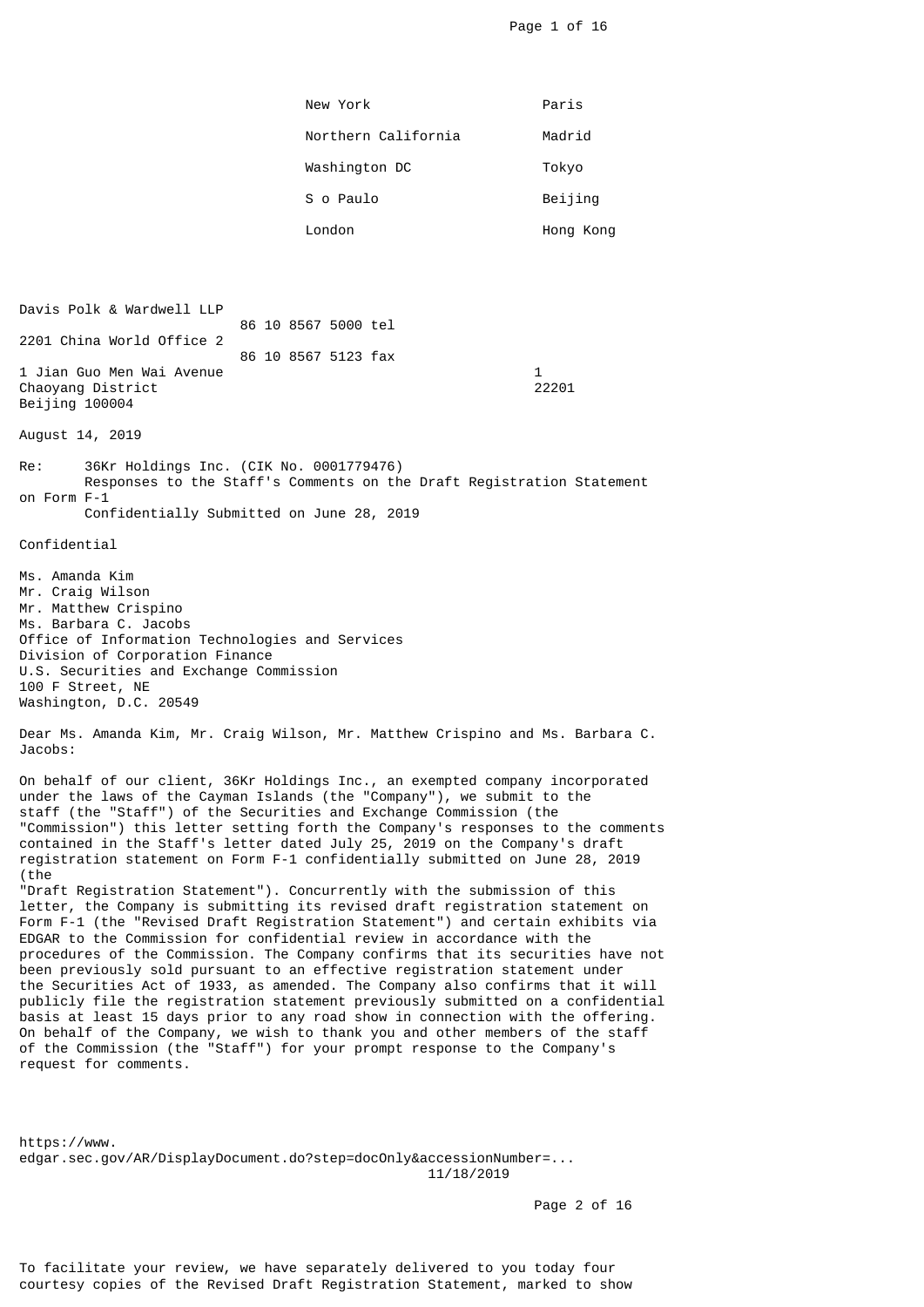changes to the Draft Registration Statement, and two copies of the submitted exhibits.

The Company has responded to all of the Staff's comments by revising the draft Registration Statement to address the comments, by providing an explanation if the Company has not so revised the draft Registration Statement, or by providing supplemental information as requested. The Staff's comments are repeated

below in bold, followed by the Company's response to the comments as well as a summary of the responsive actions taken. We have included page numbers to refer to the location in the revised draft Registration Statement where the language addressing a particular comment appears.

In addition to revising the disclosure in response to the Staff's comments, the Company has also included other information and data to reflect recent developments.

Subject to the market conditions and the Staff's comments, the Company plans to make the first public filing of the Registration Statement with the Commission in September 2019 and to request that the Staff declare the effectiveness of the Registration Statement in October 2019. The Company would greatly appreciate the Staff's continued assistance and support in meeting the timetable.

 \* \*  $\star$   $\star$ 

Our Business, page 1

 1. You state that as of December 31, 2018, you provided business services to 23 of the Global Fortune 100 companies and 59 of the Top 100 New Economy companies in China. To provide context for these claims, please disclose the percentages of your 2018 revenue that you derived from these customer bases

 The Company respectfully advises the Staff that it purports to illustrate its diverse and sophisticated customer base by disclosing that certain of its

 customers are Global Fortune 100 companies and Top 100 New Economy companies in China. The Company does not intend to emphasize revenue

 contribution of these customers, and none of these customers individually contributed significantly to the Company's revenue in 2018. As such, the

 Company does not consider necessary to disclose percentages of its 2018 revenue derived from these customers.

Our Challenges, page 3

 2. Please revise to note that you do not possess certain operating licenses required by the PRC government and that this may expose you to administrative sanctions.

 In response to the Staff's comment, the Company has revised its disclosure on page 5 of the Revised Draft Registration Statement.

 $\overline{2}$ 

https://www.edgar.sec.gov/AR/DisplayDocument.do?step=docOnly&accessionNumber=... 11/18/2019

Page 3 of 16

The Company further advises the Staff that it plans to apply for the Internet news information license and the Internet publishing license from the relevant regulatory authorities through its VIE when it is feasible to do so.

Our History and Corporate Structure, page 4

 3. You state in this section that you expect existing shareholders of Beijing Duoke to become the shareholders of 36Kr Holdings Inc. under a shareholding structure that substantially mirrors Beijing Duoke's current shareholding structure. Please disclose the percentage of 36Kr's ordinary shares that you expect will be held by existing shareholders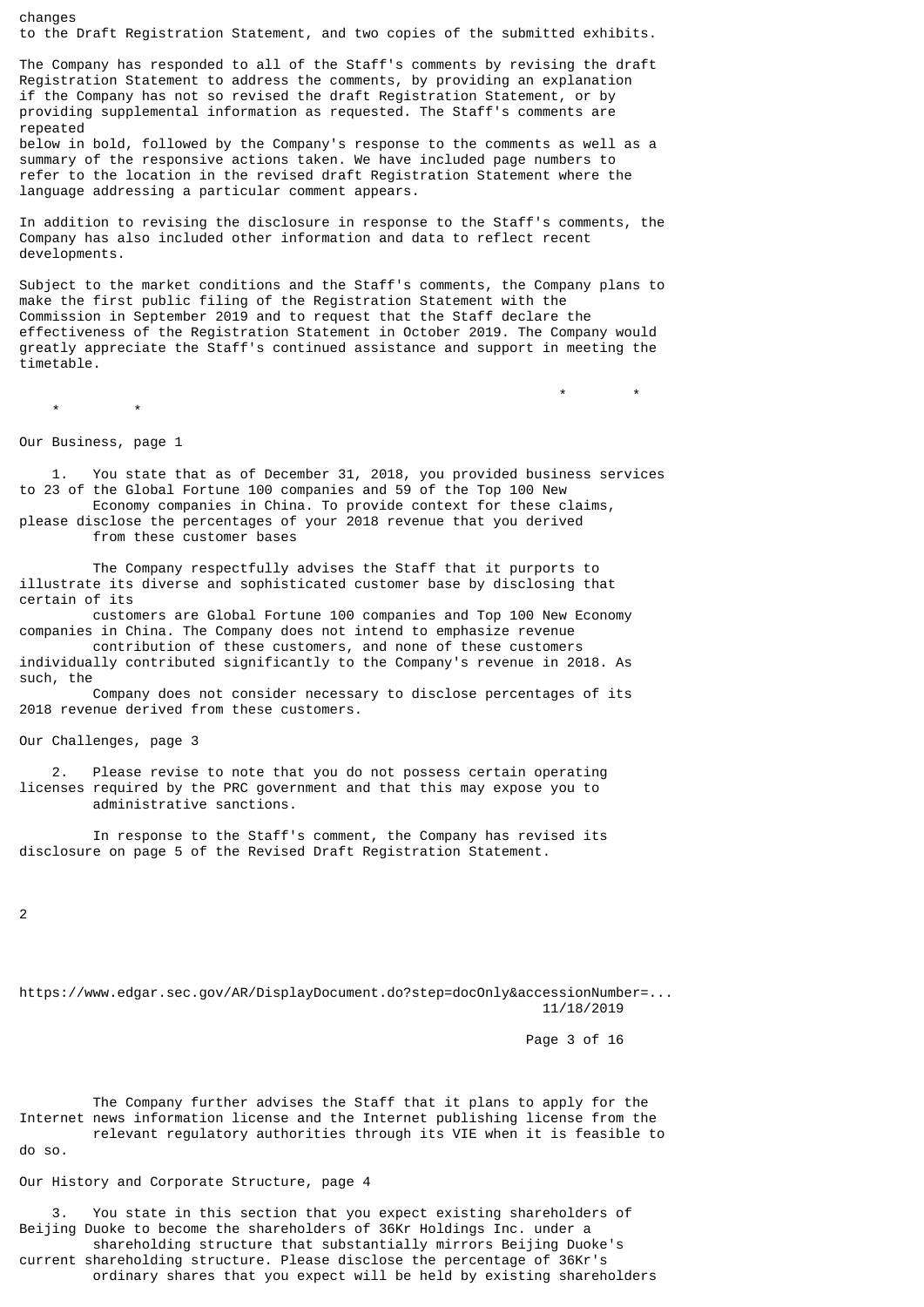of Beijing Duoke and the percentage to be held by new investors following the offering.

 In response to the Staff's comment, the Company has revised its disclosure on pages 5 and 71 of the Revised Draft Registration Statement. The Company respectfully advises the Staff that the size of the proposed offering has not been finalized yet. The Company will further revise the Revised

 Draft Registration Statement to disclose the percentage of its ordinary shares that it expects will be held by existing shareholders of Beijing Duoke

 and the percentage to be held by new investors following the offering when available.

Conventions Which Apply to this Prospectus, page 7

Your statements that third party data has not been independently verified and that it may not be consistent with other information compiled in or outside China may imply an inappropriate disclaimer of responsibility with respect to the third party information. Please revise.

 In response to the Staff's comment, the Company has revised its disclosure on page 8 of the Revised Draft Registration Statement.

Use of Proceeds, page 60

 5. After you have determined the approximate net proceeds you anticipate receiving in this offering, please revise this section to state the approximate percentages you intend to use for each purpose listed. Refer to Items 4.a. of Form F-1 and 3.C.1 of Form 20-F.

 In response to the Staff's comment, the Company has revised its disclosure on page 62 of the Revised Draft Registration Statement.

3

https://www.edgar.sec.gov/AR/DisplayDocument.do?step=docOnly&accessionNumber=.. .. 11/18/2019

Page 4 of 16

Management's Discussion and Analysis of Financial Condition and Results of Operations Key Operating Data, page 76

 6. You disclose that you generate your online advertising service revenue through the Cost Per Day and cost-per-advertisement models. Please

 tell us how your average monthly page views correlates to and provides an understanding of these two types of advertising revenues. Please also tell us how the page views are tabulated between your self-operated platforms and third party platforms.

 The Company respectfully advises that its average monthly page views positively correlates to its online advertising services revenue. As the Company's average monthly page views increased significantly from

121.6 million in 2017 to 196.2 million in 2018, its online advertising services revenue increased by 135.0% from RMB74.0 million in 2017 to RMB173.8 million (US\$25.3 million) in 2018. The Company believes that, increase in page views indicates that more users are accessing, or users are accessing more frequently, the content offered by the Company, which enhances the Company's brand awareness and influence in the New Economy market. The Company leverages such brand awareness and influence to attract online advertising services customers and enhance pricing power, which together lead to the growth of its advertising revenue.

 However, as the Company has adopted fixed rate pricing models under which customers pay fixed fees for advertising services irrespective of views, clicks or other performance measures, each additional page view does not directly result in a corresponding increase in advertising revenue. As

 disclosed on page 86 of the Revised Draft Registration Statement, under the cost-per-day model, customers pay a fixed fee per each day's

 advertisement display, and under the cost-per-advertisement model, customers pay a fixed fee per each advertisement posted on the Company's platform.

In response to the Staff's comments, the following table presents a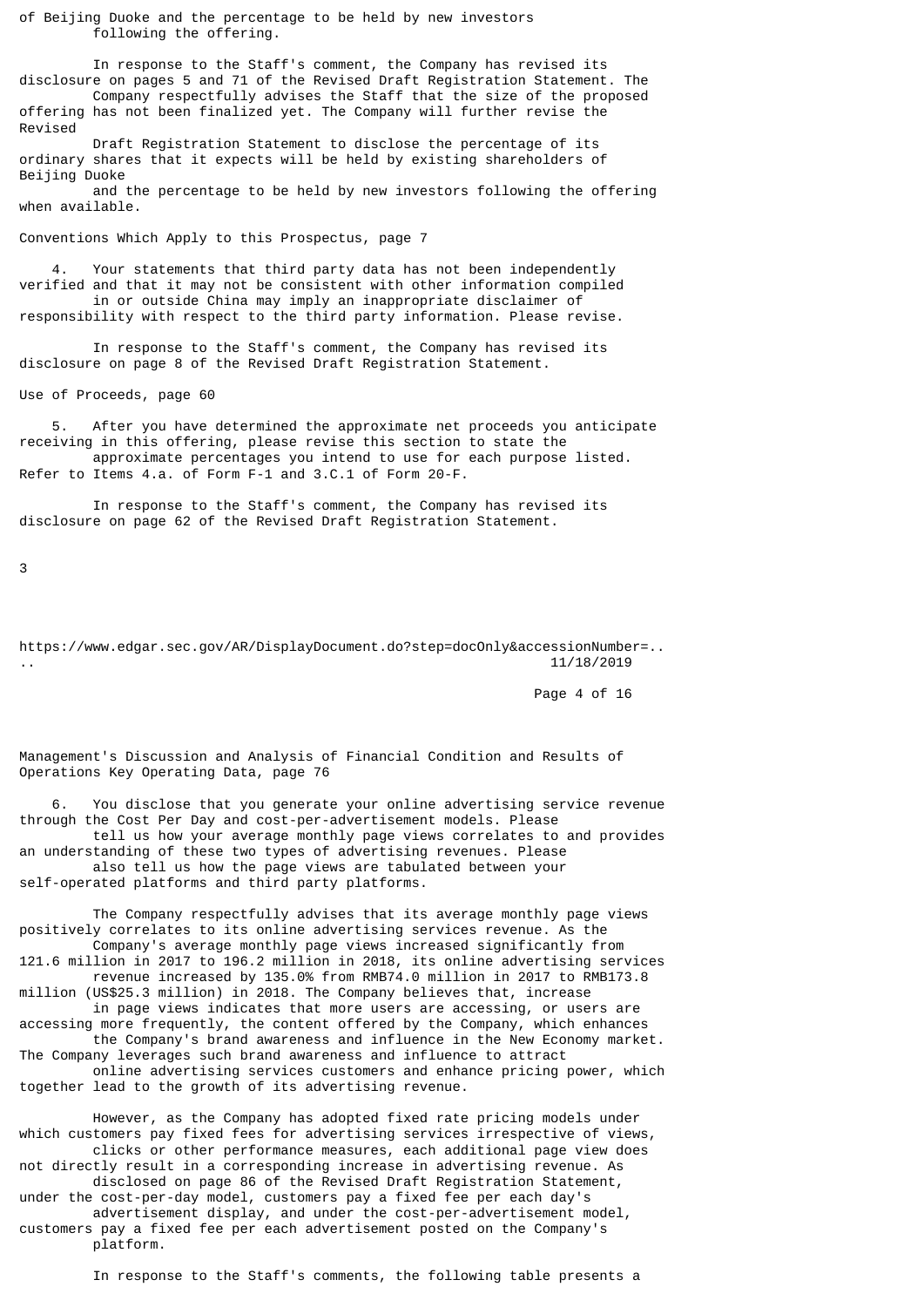breakdown of the Company's average monthly page views by platforms for the twelve-month periods ended the dates indicated:

| September 30,                  | December 31, | March<br>March 31,                |
|--------------------------------|--------------|-----------------------------------|
| 2018                           | 2018         | 31, 2018<br>2019                  |
| (in millions)                  |              |                                   |
| Self-operated platforms        |              | 12.0                              |
| 15.0                           | 17.5         | 18.0                              |
| Major third-party platforms(1) |              | 108.9                             |
| 130.6                          | 178.7        | 207.4                             |
|                                |              | 120.9                             |
| 145.6                          | 196.2        | 225.4                             |
|                                |              | For the twelve-month period ended |

Notes:

 (1) Major third-party platforms include Weibo, Weixin/WeChat, Toutiao and Zhihu.

 $\overline{A}$ 

https://www.edgar.sec.gov/AR/DisplayDocument.do?step=docOnly&accessionNumber=.. .. 11/18/2019

Page 5 of 16

Our ability to further diversify our monetization channels and enhance our monetization capabilities, page 77

 7. You indicate that your financial condition and results of operations depend, in part, on your ability to convert your users to subscribers.

 Please tell us what consideration you have given to disclosing your number of users and the percentage of users that are subscribers for each period presented.

 The Company respectfully advises that while it plans to focus on expanding subscription services, it currently accounts for only a small portion of the

 Company's revenue. Subscription services revenue represented 8.4% and 10.6% of the Company's total revenues in 2018 and for the three months ended March 31, 2019, respectively. With significant growth of user

base, the Company expects to convert more users into subscribers.

 The Company respectfully advises that it is unable to provide the total number of users or the percentage of users that are subscribers for each period

 presented. As disclosed on page 114 of the Revised Draft Registration Statement, the Company distributes content not only through self-operated platforms, but also through major third-party platforms. While the

Company is able to calculate the number of users on its self-operated platforms, it

 is unable to obtain user data from third-party platforms. Instead, the Company uses average monthly page views to measure traffic generated by its content across both self-operated and third-party platforms.

Liquidity and Capital Resources, page 90

 8. You disclose that as of December 31, 2018, you had RMB49.0 million (US\$7.1 million) in cash and cash equivalents and a significant portion of your cash and cash equivalents is held by your VIE and its

subsidiaries. Please disclose the material amounts of cash and short-term investments disaggregated by currency denomination as of the most recent balance sheet date in each jurisdiction in which your affiliated

 entities are domiciled. For entities within China, disclose material amounts of cash held by VIEs separately from the amount of cash held by

other entities.

 In response to the Staff's comment, the Company has revised its disclosure on page 97 of the Revised Draft Registration Statement.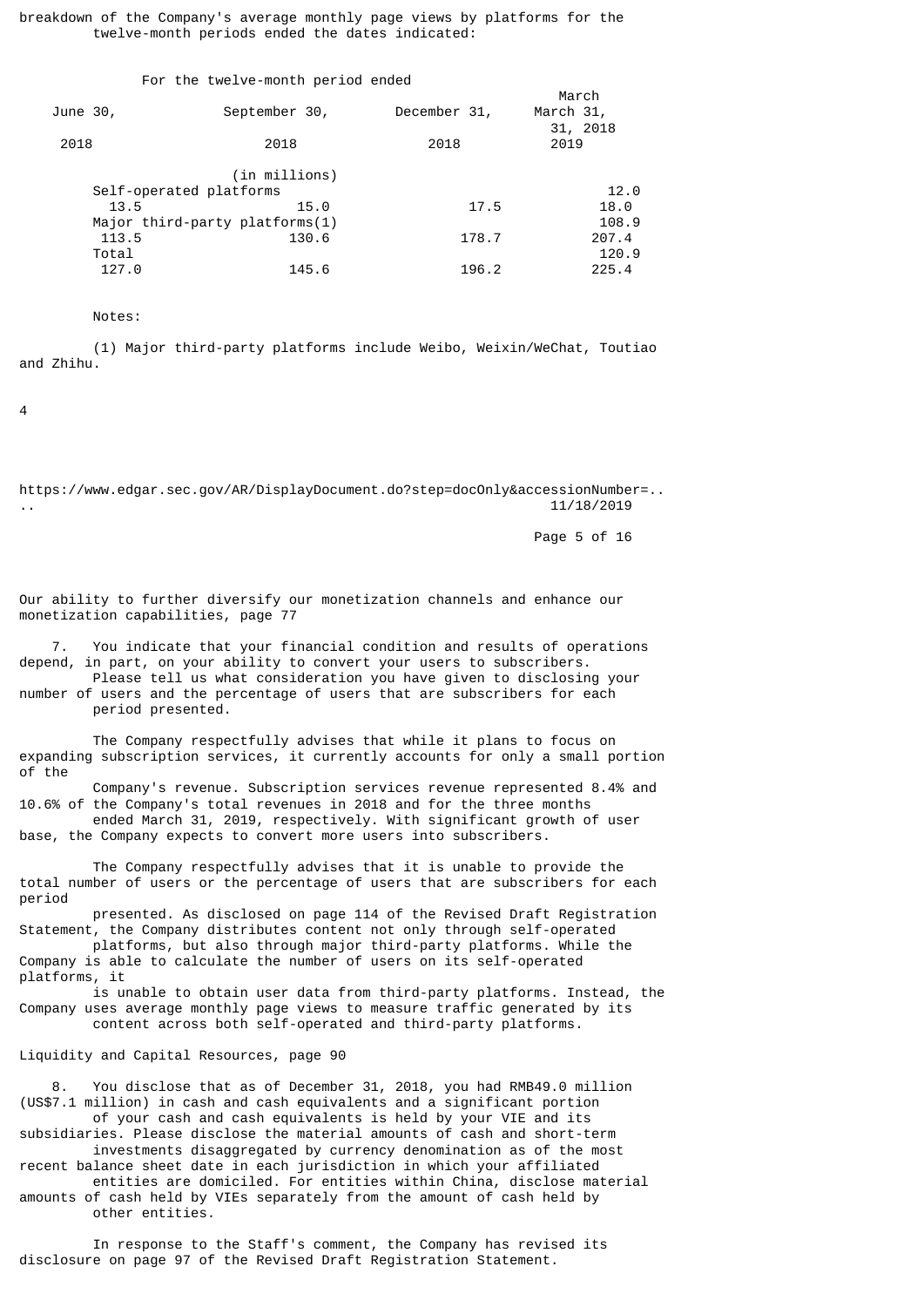9. You indicate in Note 4 to your Consolidated Financial Statements that one customer accounted for 19% of your revenue in 2018. Please

 identify this customer and disclose the material terms of your agreements with it. Refer to Item 4.a of Form F-1 and Items 4.B.6 and 10.C of Form 20-F. Also, tell us what consideration you have given to filing your agreements with this customer.

 In response to the Staff's comment, the Company has revised its disclosure on pages 28 and 116 of the Revised Draft Registration Statement.

 The Company respectfully advises the Staff that this customer is a third-party advertising agency in China. Consistent with market practice in China's

 online advertising industry, the Company entered into a framework agreement with the advertising agency. Through its arrangement with such advertising agency, the Company provided online advertising services to 10 and 45 companies in 2017 and 2018, respectively, who are the end

 customers of our online advertising services. The Company does not consider it necessary to file its agreement with the advertising agency for the following reasons. First, the agreement was made in the ordinary course of the Company's business. Second, the Company has developed stable relationship with its end customers and does not rely on any

particular advertising agency. The Company's end customers generally engage multiple

 advertising agencies in line with market practice in China, and the Company may easily switch to other advertising agencies engaged by its end customers.

5

https://www.edgar.sec.gov/AR/DisplayDocument.do?step=docOnly&accessionNumber=... 11/18/2019

Page 6 of 16

Distribution Channels, page 108

 10. Please disclose the material terms of your agreements with the third party platforms that distribute your content. Refer to Items 4.a of Form F-1 and 10.C of Form 20-F.

 In response to the Staff's comment, the Company has revised its disclosure on page 115 of the Revised Draft Registration Statement.

Management

Compensation of Directors and Executive Officers, page 137

 11. Please clarify, if true, that 2018 compensation was paid to the executive officers of Beijing Duoke, not those of 36Kr Holdings Inc.

 In response to the Staff's comment, the Company has revised its disclosure on page 145 of the Revised Draft Registration Statement.

Index to the Consolidated Financial Statements

Consolidated Statements of Cash Flows, page F-6

 12. You present a line item in the Statements of Cash Flows that refers to Funding from Shareholders. Please describe to us and disclose the terms and provisions of such funding agreements. Revise your discussion

of Liquidity and Capital Resources to address disclosure requirements under Item 5.B.1 and 2 of Form 20-F related to this

funding source. In addition, tell us how your financial statement disclosures regarding these funding arrangements comply with the accounting and disclosures under ASC 470.

 The Company respectfully advises the Staff that as of the first confidential filing on June 28, 2019, the Reorganization of the Company was not completed and the Company had not issued ordinary shares or preferred shares except one ordinary share issued to the chief executive officer and another to the founder. Therefore, all the funding from shareholders together with other equity items was presented as one line item "Invested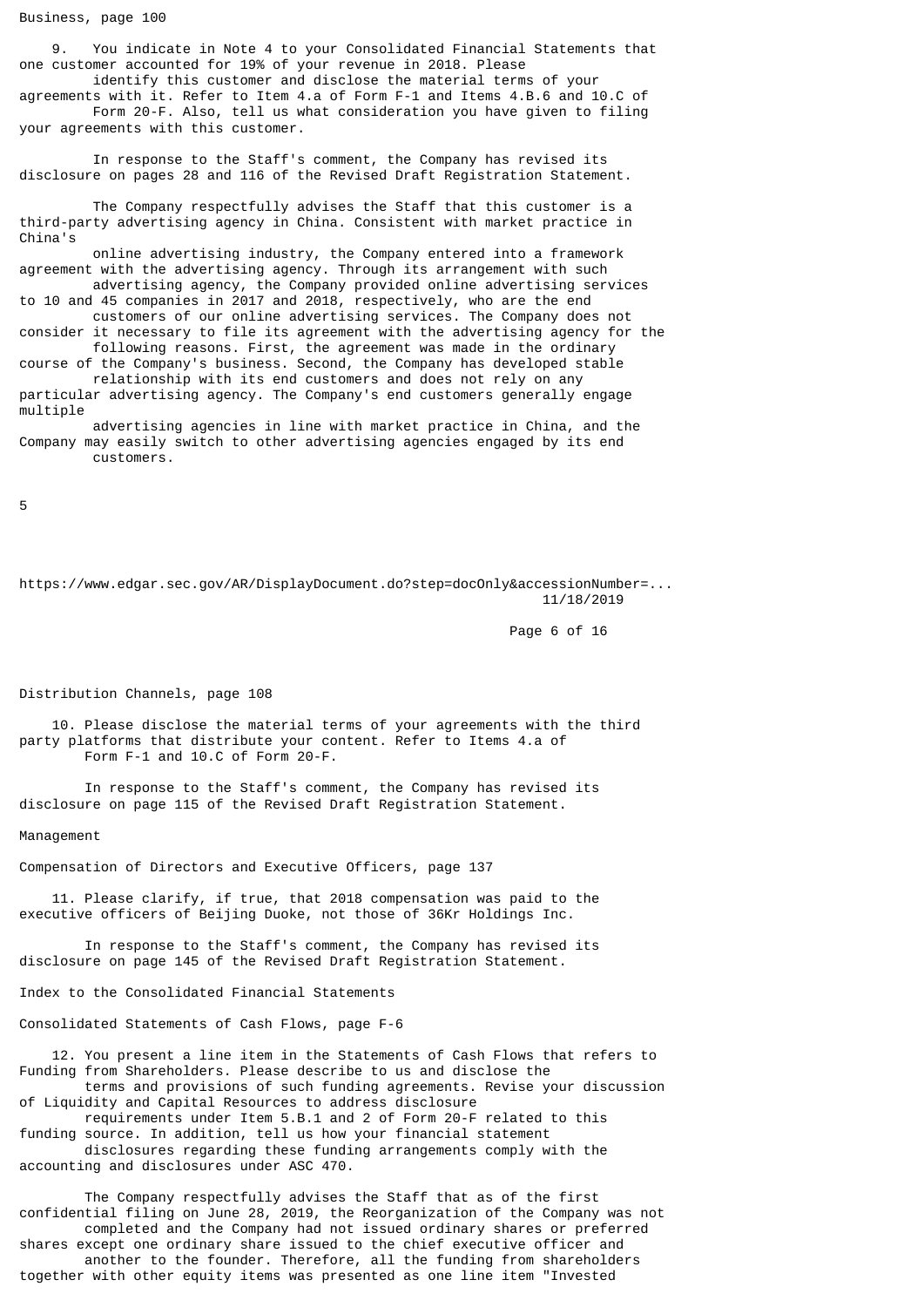equity"

 of the Consolidated Balance Sheets as of December 31, 2017 and 2018. As of August 14, 2019, the Company has completed the Reorganization and

 the issuance of ordinary shares and preferred shares, and the Company further expanded the Funding from shareholders into mezzanine equity and additional paid-in capital. The consolidated financial statements were updated and expanded the disclosures to reflect the Reorganization set forth in Note  $1$  (c).

 $\sim$  6

https://www.edgar.sec.gov/AR/DisplayDocument.do?step=docOnly&accessionNumber=. ... 11/18/2019

Page 7 of 16

 The terms and provisions and related financial statement disclosures of the convertible redeemable preferred shares have been disclosed in Note 12 - Convertible Redeemable Preferred Shares per the relevant requirements under ASC 480.

 In response to the Staff's comment, the Company has also revised the discussion of Liquidity and Capital Resources in connection with such issuance of preferred shares on page 99 of the Revised Draft Registration Statement.

Notes to Consolidated Financial Statements

1. Nature of Operations and Reorganization, page F-8

 13. In your table of ownership structure, the column heading labeled Percentage of Direct or Indirect Economic Ownership suggests you have equity interest in Beijing Duoke, your VIE. However, Beijing Dake, your wholly owned subsidiary in China, will enter into a series of

 contractual arrangements with your VIE and its shareholders to convey economics and power to you. Please remove the references to "Direct or Indirect" to clarify the contractual nature of your

arrangements as opposed to ownership arrangements.

 In response to the Staff's comment, the Company has removed the references to "Direct or Indirect" to clarify the contractual nature of the arrangements on page F-9 of the Revised Draft Registration Statement.

 14. Please include a description of the recognized and unrecognized revenue-producing assets that are held by the VIE. These assets may include licenses, trademarks, other intellectual property, facilities or assembled workforce. We refer you to ASC 810-10-50-5A.d.

 The Company respectfully advises the Staff that the Company's involvement with the VIE is through the contractual arrangements disclosed in Note

 1. There was no business acquisition took place in the history of the Group and the Reorganization is accounted for in a manner similar to a common control transaction because of the high degree of common ownership, and

the fact that the Reorganization is determined lack of economic substance. As a result, there are no recognized revenue-producing asset held by

the VIE as of December 31, 2017 and 2018. Unrecognized revenue-producing assets held by the VIE include the Internet Content Provision License,

tradename of 36Kr, the domain names of 36kr.com, 36Kr mobile application, 36Kr official account on social networks, customer relationship

relating to online advertising and enterprise value-added services, customer lists relating to subscription services and assembled workforce.

7

https://www.edgar.sec.gov/AR/DisplayDocument.do?step=docOnly&accessionNumber=. ... 11/18/2019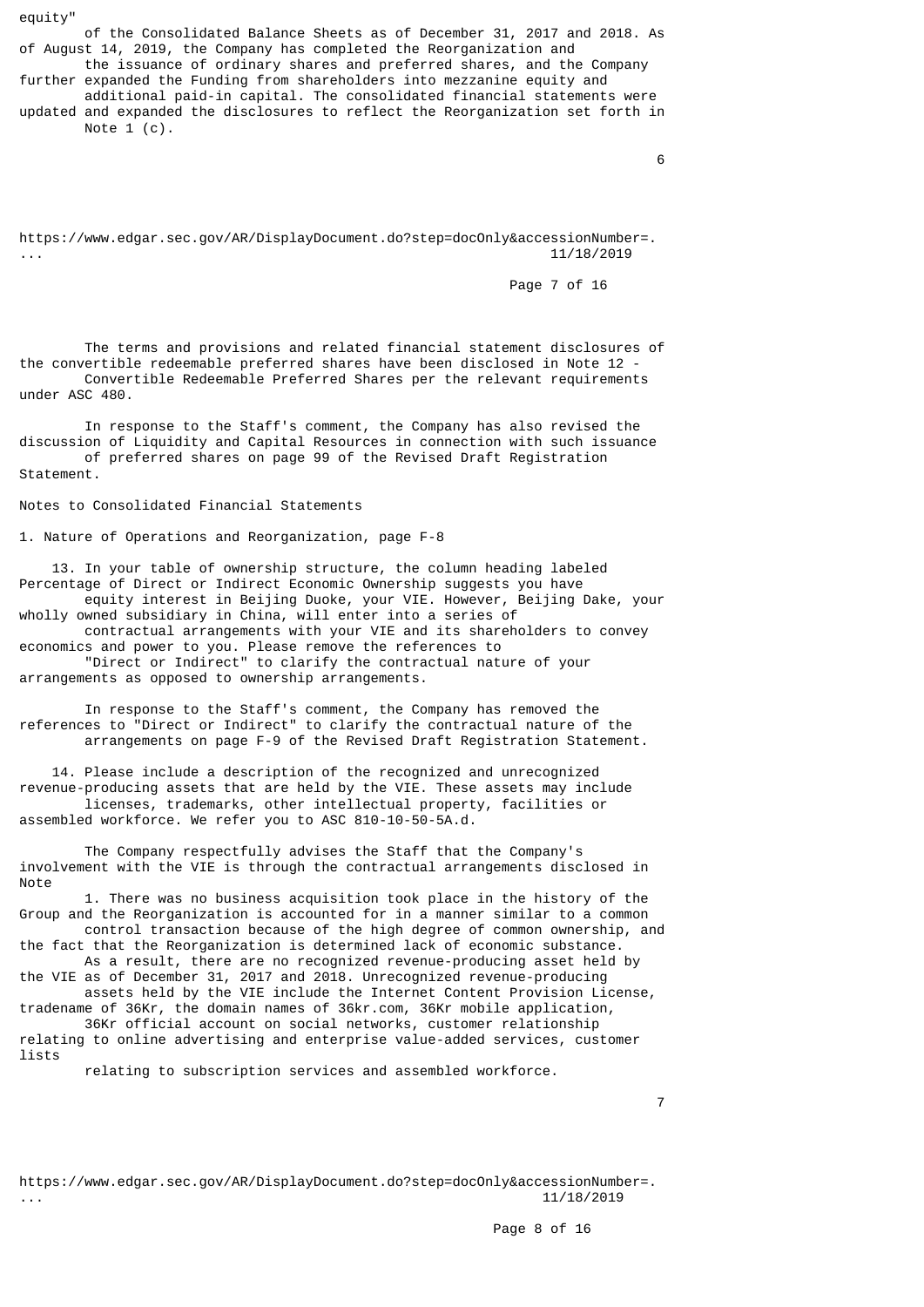In response to the Staff's comment, the Company has added the disclosure on page F-16 of the Revised Draft Registration Statement as "The Company's involvement with the VIE is through the contractual

arrangements disclosed in Note 1. All recognized assets held by the VIE are disclosed in the table above. Unrecognized revenue-producing assets

held by the VIE include the Internet Content Provision License, tradename of 36Kr, the domain names of 36kr.com, 36Kr mobile application, 36Kr official account on social networks, customer relationship relating to online advertising and enterprise value-added services, customer lists relating to subscription services and assembled workforce."

2. Significant Accounting Policies

(h) Short-term investments, page F-20

 15. You disclose a significant amount of Short-term Investments that include investments in Wealth Management Products issued by China Merchants Bank, which are redeemable by the Company at a periodic term or any working day. Please include the information required by

 ASC 320-10-50-1A through 3 by major security type. Revise your discussion of liquidity and capital resources on page 90 to expand and clarify the disclosure of these products comprising your short-term investments.

 The Company respectfully advises the Staff that all the wealth management products the Group purchased were all with similar terms and characteristic issued by China Merchants Bank except for different expected yield rates within a narrow range and different maturities dates within

 one year. All such short-term investments were the same security type in terms of (shared) activity or business sector, vintage, geographic concentration, credit quality and economic characteristic per the required considerations of security type by ASC 320-10-50-1B. Per the requirement

 of ASC 320-10-50-3 to disclose the maturity grouping, the Company has updated the disclosure on Page F-20 of the Revised Draft Registration

 Statement as "Short-term investments include investments in wealth management products issued by China Merchants Bank, which are redeemable by the Company at a periodic term or any working day within one year" to clarify the maturity category.

 In response to the Staff's comment, the Company has revised the discussion of Liquidity and Capital Resources in connection with the short-term investments on pages 98 and 99 of the Revised Draft Registration Statement.

8

https://www.edgar.sec.gov/AR/DisplayDocument.do?step=docOnly&accessionNumber= .... 11/18/2019

Page 9 of 16

## (n) Revenue recognition, page F-19

 16. You disclose that you display advertisements such as full screen display, banners, and pop-ups provided by or produced for customers on the 36Kr Platforms over a particular period of time. You also disclose that under the cost-per-advertisement model, you recognize revenue at a point in time when you posts the advertisements initially as all the

economic benefit enjoyed by the customer can be substantially realized at the time the advertisements are initially posted. Please tell us the period of time you typically display these advertisements and how you determined that point in time revenue recognition is appropriate. We refer you to FASB ASC 606-10-25-23 through 25-30.

 The Company respectfully advises the Staff that under the Cost Per Day model, the period of time the Group typically displays the advertisement is a few days within a month. Under the cost-per-advertisement model, the

Group writes articles based on the customers' requests, and posts the articles on prominent position of the 36Kr Platforms to help promote the customers' products and enhance their brand awareness. The articles are displayed

 on the prominent position within a very short period of time, usually within one day, and then it will be replaced by other articles. The articles can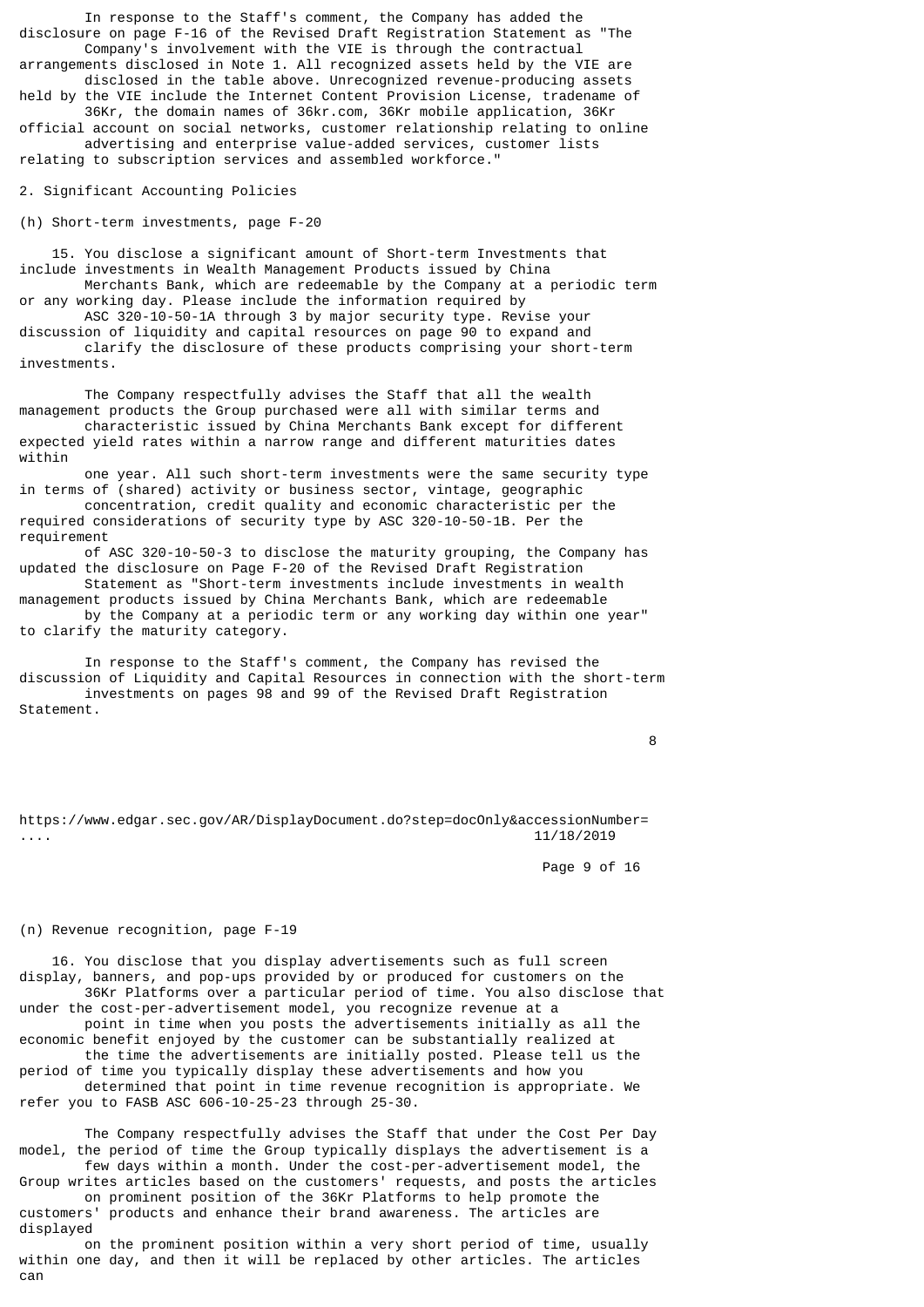only be accessed later by search, otherwise it could not be seen easily. Additionally there is no obligation for the Group to display the articles on

 prominent position again after the first posting, nor the customers requested for it.

With respect to the cost-per-advertisement model, the Company considered that its performance obligation was to write and post articles on prominent position of the 36Kr Platform for its customers. The Company does not have any obligations to maintain the articles on prominent position

 of its platform or to post the article again after the initial posting. The Company determined its obligation to write and post articles should be recognized at a point in time according to ASC 606-10-25-27 through 25-29 as follows:

 (i) the customer could not receive or consume the benefits until the Group posts the articles on its platform. In addition, as the period to display the

 articles is very short after posting, almost all the economic benefit enjoyed by the customer would be realized at the time the articles are posted;

 (ii) the Group's performance does not create or enhance an asset that the customer controls since the Group controls the articles until the article is

posted publicly on 36Kr Platform;

 (iii) the Group's performance does not create an asset with alternative use to the Group; however, according to the contract and the business practices,

 the Group has the right to payment when the article is posted, but not the right to payment for its performance.

 Therefore, the revenue generated from the cost-per-advertisement model does not satisfy the criteria to be recognized over time, it is satisfied at a point in time per ASC 606-10-25-24.

9

https://www.edgar.sec.gov/AR/DisplayDocument.do?step=docOnly&accessionNumber=... 11/18/2019

Page 10 of 16

 In addition, according to ASC 606-10-25-30, to determine the point in time at which a customer obtains control of a promised asset and the entity satisfies a performance obligation, the entity shall consider the guidance on control of the assets. Before posting the article on the platform, no

 economic benefit from the article posting service has been transferred to the customer. Upon posting the article at the agreed place on the platform, the customer presently is obliged to the payment. At the same time, the

significant risks and rewards of the ownership of the article is transferred to the customer, as the customers will benefit from the promotion through the article or sustain damage and loss from the negative impact from the

 article, which indicates that the control has been transferred to the customer once the article is posted.

 Therefore, based on the analysis above according to the relevant guidance of ASC 606, the Group considers that point in time revenue recognition of cost-per-advertisement model is appropriate.

 17. You disclose that in certain circumstances, you subcontract some of your services to other third parties. Please tell us in further detail, how you: control and take responsibilities for such services before the

services are transferred to the customer; have the right to direct the subcontractors to perform the service and control the goods or assets transferred to its customers; and combine and integrate the separate

 services provided by subcontractors into the specified marketing or business consulting solutions to its customers. Please also tell us who has control over discretion in establishing prices. We refer you to ASC 606-10-55-39.

 The Company respectfully advises the Staff that in connection with the enterprise value-added services, the Group usually engages certain suppliers to help fulfil some of the services. For instance, if the Group has been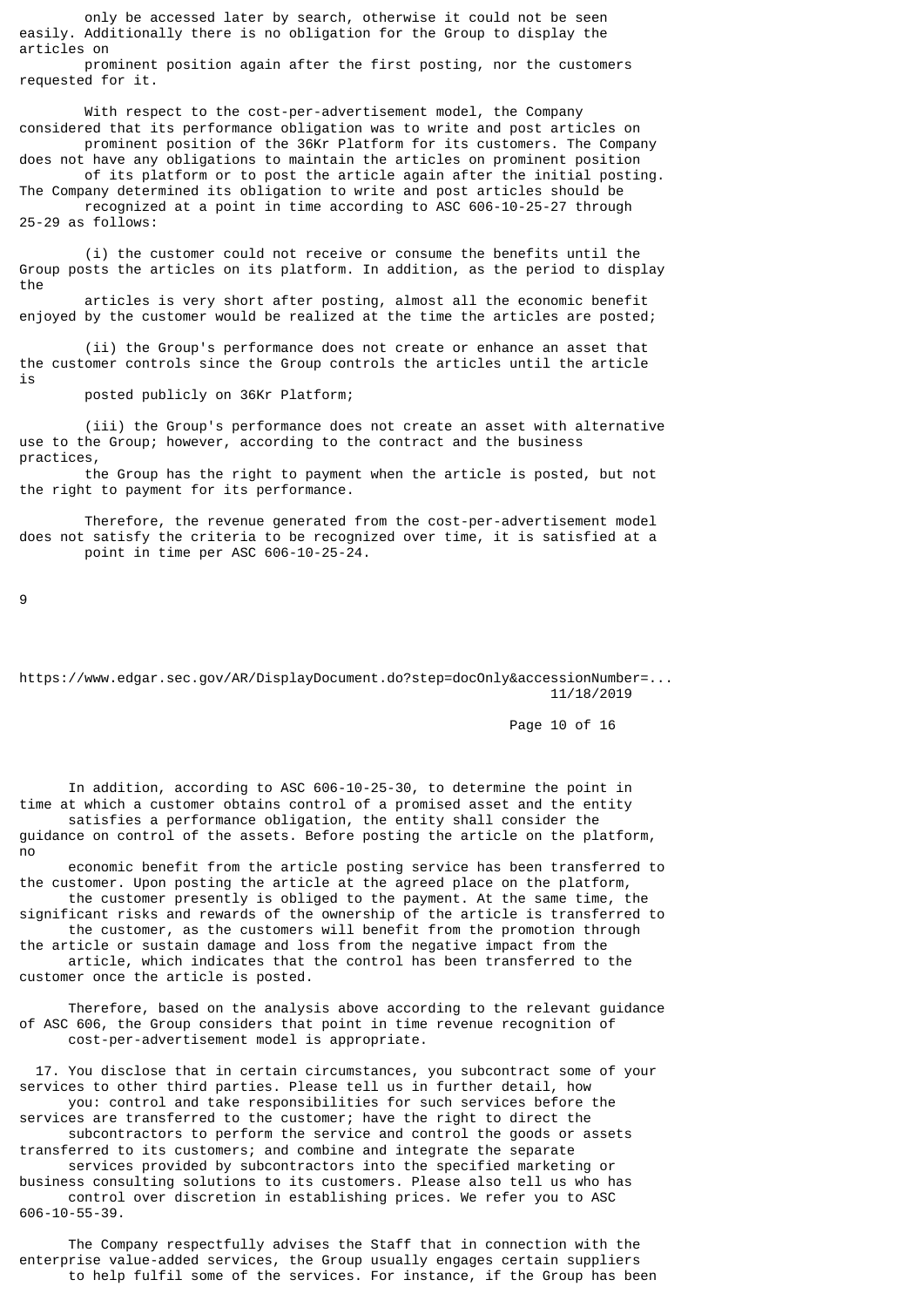contracted for an integrated marketing service with a customer, which usually comprises of providing marketing plan, finding marketing event organization, finding public relations companies as well as the execution of the

 market plan, and so forth, the Group would perform most of the key services, such as the creation and design of marketing plan, coordination and

 organization of the events, writing articles and posting on 36Kr Platforms, etc. On top of these, the Group would find suppliers to perform services to

 execute some parts of the plan, for example, setting up the stage in the field of the event, inviting guests to attend the event, photo and video shooting

and advertising on other third party platforms.

 $10$ 

https://www.edgar.sec.gov/AR/DisplayDocument.do?step=docOnly&accessionNumber= .... 11/18/2019

Page 11 of 16

 The Group determines it is the principal that controls the services provided by the suppliers before they are transferred to the customers, since:

 The Group's overall commitment to the customer in the enterprise value-added service arrangement is to transfer a combined integrated marketing or business consulting solution, to which those individual

services performed by the suppliers are inputs to the whole arrangement. The Group is primarily responsible for fulfilling the promise to

provide the integrated services according to the contracts to the customer. For any adverse effect caused by those services performed by the suppliers, the Group, rather than the suppliers, will be held responsible by

the customer. The Group controls the services provided by the suppliers before they are transferred to the customers. As the Group creates the

 overall marketing or business plan, the Group has the ability to direct the use of the services aiming to complete the whole solution and service

 to deliver to the customer by deciding what kind of services the suppliers to deliver, supervising the whole process, accepting the services provided by the suppliers and asking for remediation when necessary.

 The Group enters into the contract with the customer directly, then enters into contracts with suppliers separately. The Group has the control over discretion in supplier selection and establishing prices, and negotiates with counterparties on its own based on the costs and expected margin of the Group.

 The Group has inventory risk before the specified service has been transferred to a customer as the Group needs to pay the suppliers once their services are accepted by the Group. There are risks that the customer may refuse to pay for such services delivered, which will cause losses to the Group.

 $11$ 

https://www.edgar.sec.gov/AR/DisplayDocument.do?step=docOnly&accessionNumber =... 11/18/2019

Page 12 of 16

 Therefore, the Group considers it should recognize revenue as a principal in the gross amount of consideration to which it is entitled in exchange for the specified services transferred per ASC 606-10-55-39.

 In response to the Staff's comment, the Company has updated the disclosure on page F-23 of the Revised Draft Registration Statement as "In certain

 circumstances, the Group engages third party suppliers to perform part of the aforementioned services in fulfilling its contract obligation. In these cases, the Group controls and takes responsibilities for such services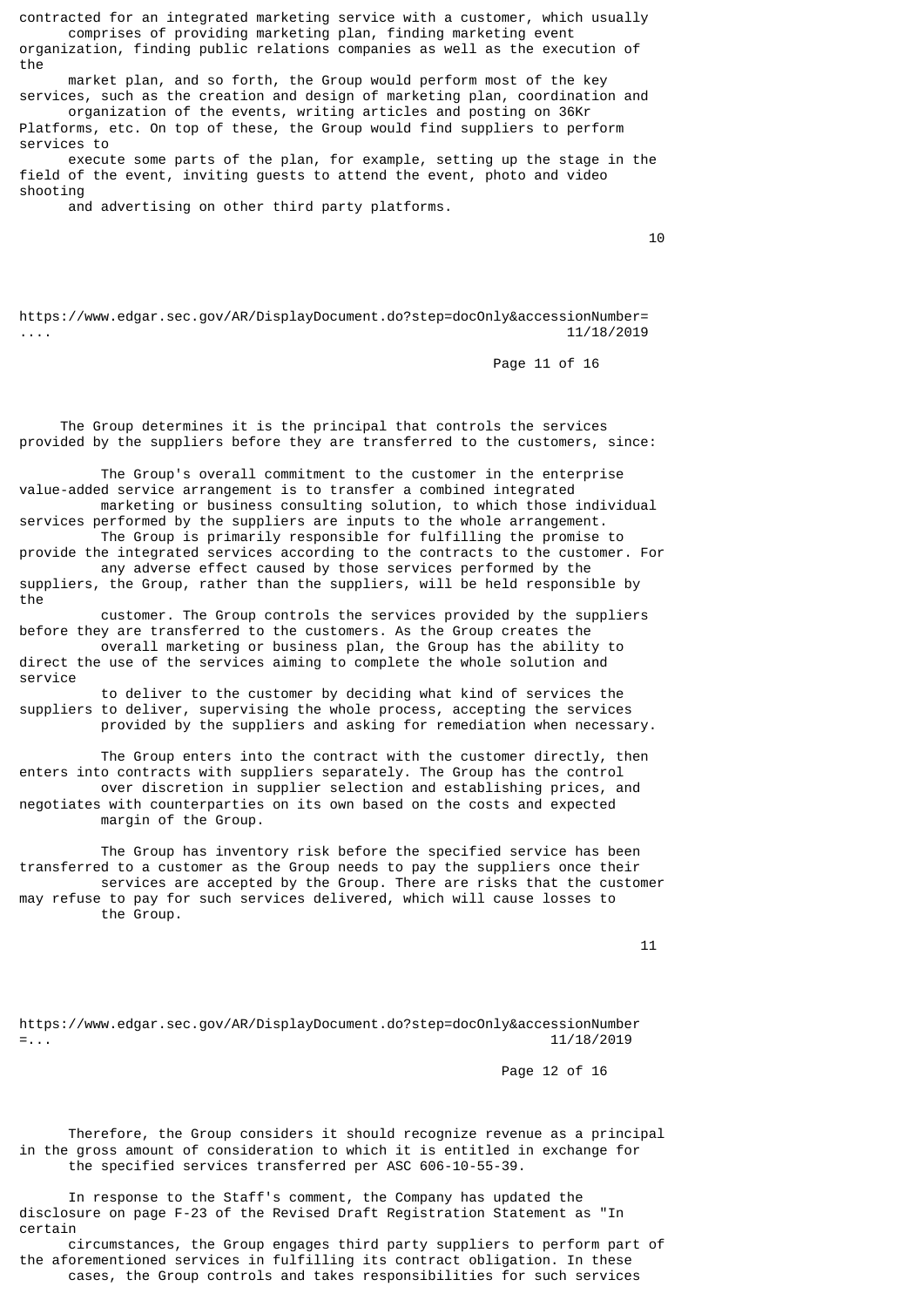before the services are transferred to the customer. The Group has the right to direct the suppliers to perform the service and control the goods or assets transferred to its customers. In addition, the Group combines and integrates

 the separate services provided by the suppliers into the specified marketing or business consulting solutions to its customers. Thus, the Group

 considers it should recognize revenue as a principal in the gross amount of consideration to which it is entitled in exchange for the specified services transferred."

 18. You offer institutional investor subscription services, a service package to institutional investors, which consists of creating the investor

 yellow page on 36Kr Platform, publishing articles about the investors and their investees on the 36Kr Platform and priority access to 36Kr's offline activities, etc. Please disclose how such revenue is recognized.

We refer you to ASC 606-10-25-23 and 25-27.

 The Company respectfully advises the Staff that the contract of institutional investor subscription services includes multiple performance obligations

 as disclosed on page F-23, and the Group determines the timing of the revenue recognition based on each distinct performance obligation. For

 example, the revenue generated from creating the investor yellow page and displaying on 36Kr Platforms is recognized on a straight-line basis over the period of display. The revenue generated from publishing articles about the investors (being the customers of the Group) and their investees on

the 36Kr Platforms or priority access to 36Kr's offline activities are recognized when the articles are published or when the activities are held.

 In response to the Staff's comment, the Company has added the disclosure on page F-24 of the Revised Draft Registration Statement as "The revenue has been recognized over the period when such services are delivered or when the services are rendered based on the transaction price allocated to each performance obligation." per ASC 606-10-25-23 and 25-27.

 $12$ 

https://www.edgar.sec.gov/AR/DisplayDocument.do?step=docOnly&accessionNumber =... 11/18/2019

Page 13 of 16

 19. You disclose that you distribute content through established overseas and local media companies in setting up overseas and local stations

 including a variety of major third-party platforms. You also disclose on page 16 that third-party professional content constitutes a

 meaningful part of your content offerings. Tell us how your channel, third-party platform and third-party content terms and arrangements impact your revenue recognition and are accordingly reflected in your

revenue recognition disclosures. In addition, please tell us how you assessed whether you were the principal or agent in your arrangements

using third-parties and disclose whether you reported the related revenue on a gross or net basis. We refer you to ASC 606-10-55-36 through 55-40 and 50-12(c).

 The Company respectfully advises the Staff that the third-party platforms the Group refers to are the Group's own official accounts on other social networks, including but not limited to Weibo, Weixin/WeChat, and Toutiao

as disclosed on page F-22 of the Revised Draft Registration Statement. According to the contracts with such platforms, the Group has the right of use in the official accounts on those third-party platforms, and the Group is

 responsible for all the content on such accounts. The third-party platforms are principally responsible for background checks when a user opens the

 account, maintenance of the platform and scrutinizing any fraudulent and illicit content. Opening the accounts and publishing content on the accounts on these platforms are free of charges. Thus, such official accounts of

the Group on other third-party social networks are deemed as the same as our own channel and are collectively refer to as "36Kr Platforms" on page

F-22 of the Revised Draft Registration Statement. The revenue recognition for the advertising revenues generated from our own channel and on these third-party platforms are the same as disclosed on page F-22 of the Revised Draft Registration Statement.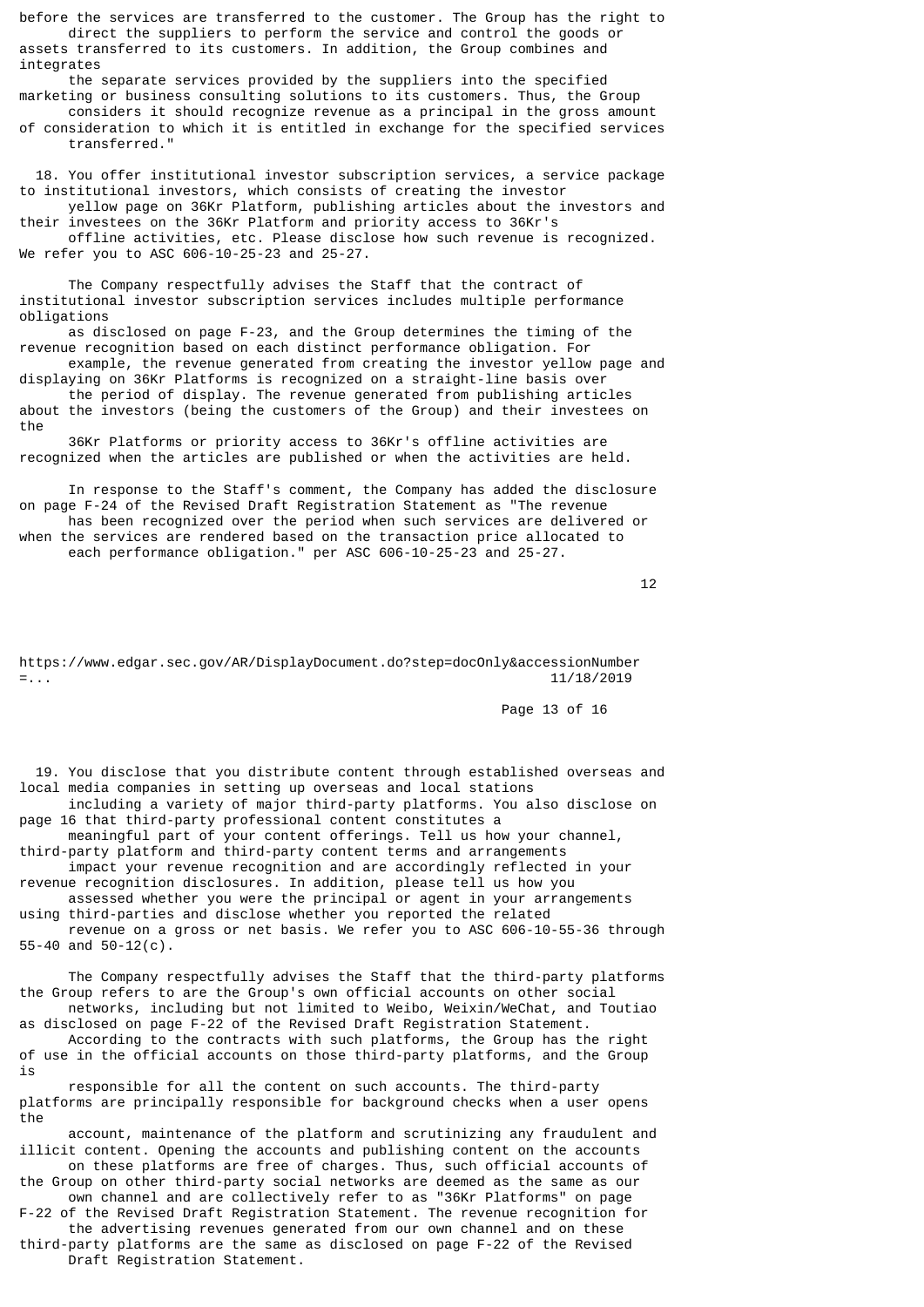With respect to the third-party content, the third-party content are only purchased to enrich and enhance the general content and information on 36Kr Platforms, such as financial news and industry report. There is no third-party content purchased for any services delivered to the customers. The consideration for the third-party content has been recorded as cost of revenue as analyzed in comment #20 below, and it does not impact the Group's revenue recognition.

 Since the Group's accounts on third party platforms are the same as the Group's own channel and the acquisition of third party content is not for fulfilling a promise to the customers, using these third-party's content will not impact the revenue recognition and trigger the assessment of principal or agent according to ASC 606-10-55-36.

 In response to the Staff's comment, the Company has added the disclosure to clarify on page F-22 of the Revised Draft Registration Statement as "The Group has developed capabilities in generating and distributing its own and third-party high-quality content on 36Kr Platforms, there is no third party content for fulfilling a promise to the customers for the years ended December 31, 2017 and 2018."

 20. In addition, tell us how you account for development and acquisition of your content and reference the authoritative GAAP you rely upon for the related accounting and disclosure.

 The Company respectfully advises the Staff that the Group develops their content through its in-house content creation team, and sometimes acquires content from selected third-party professional content providers. The

content usually include New Economy-focused industry reports, market updates, columns, interviews and so forth, which are all focused on the latest

news and hot topics of New Economy. Those contents are usually read by users within a short period of time after they are published, as they will soon be replaced by other latest news or topics. As to the content provided by third-

 party professional providers, the Group sometimes solicit content contributions from key opinion leaders ("KOL") with in-depth knowledge in New Economy sectors to cover some current hot topics when needed and pay them for the content provided.

13

https://www.edgar.sec.gov/AR/DisplayDocument.do?step=docOnly&accessionNumber= .... 11/18/2019

Page 14 of 16

With reference to 350-30-25-3, costs of internally developing, maintaining, or restoring intangible assets that are not specifically identifiable, that

 have indeterminate lives, or that are inherent in a continuing business or nonprofit activity and related to an entity as a whole, shall be recognized as

 an expense when incurred. As the content developed internally by the Group has indeterminate lives due to their timeliness, and they are inherent in a

 continuing business activity, therefore the costs to develop such content of the Group are expensed when incurred.

 According to 350-30-25-4, the costs of acquisition of intangible assets are usually capitalized. However, according to timeliness feature of the Group's content, the costs of acquiring the content of the Group are also expensed when incurred as the period for such content to bring economic benefit to the Group are usually very short. For the years ended December 31, 2017 and 2018, the costs of acquisition of the content were

immaterial.

 In conclusion, the Group considers it is appropriate to expense the costs incurred by the Group to develop and acquire the content and recognized as

 "cost of revenue" as it is related to the core business activities to generate the revenue for the Group.

General

 21. Please provide us with a copy of the CIC report for our review. Clearly mark the specific language in the report that supports the statements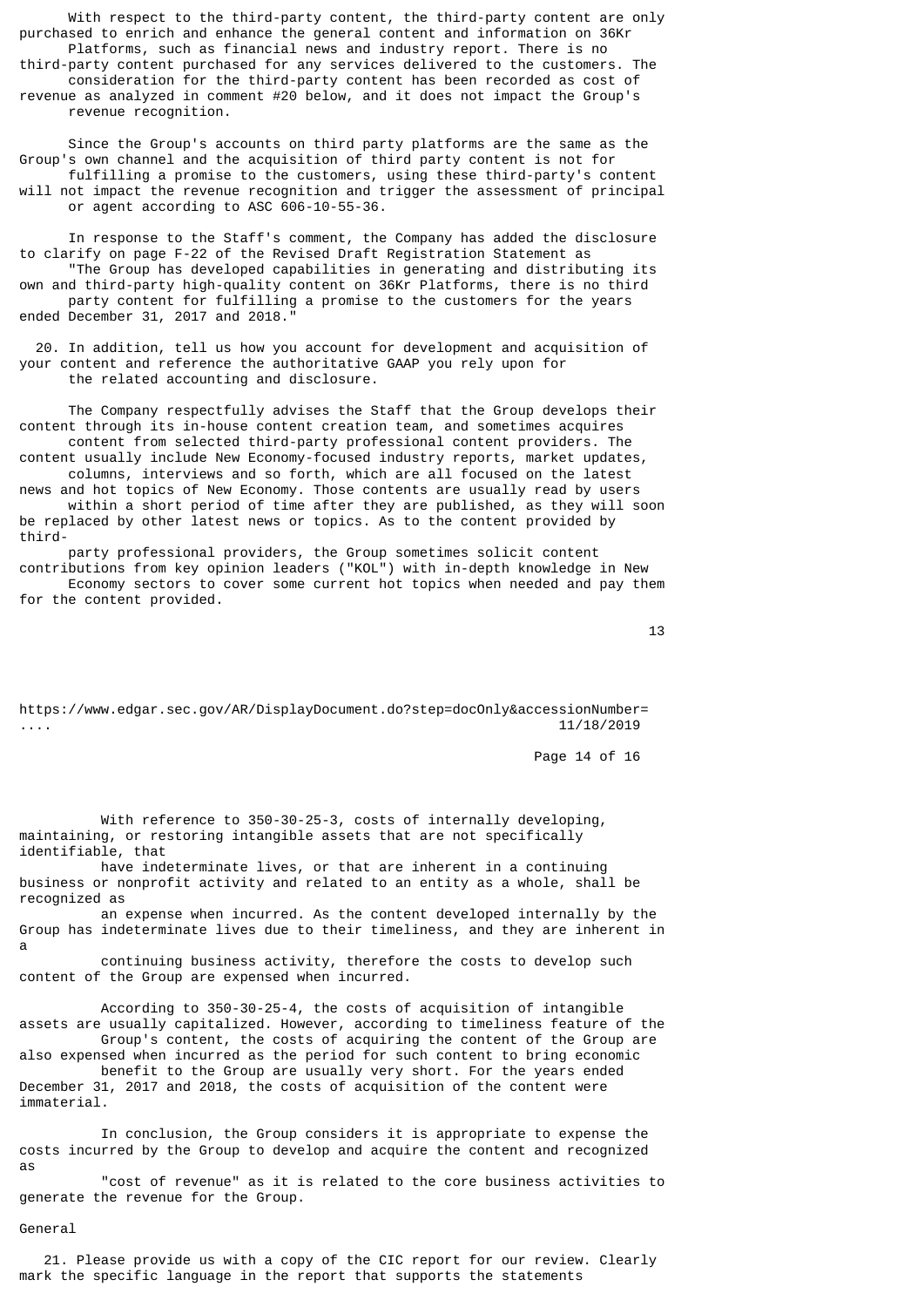in your prospectus.

 In response to the Staff's comment, the Company encloses as Annex A hereto the industry report dated July 2019 commissioned by the Company and prepared by China Insights Consultancy (the "Industry Report"). The Company also encloses as Annex B hereto the relevant statement of the industry and market data disclosed in the Revised Draft Registration Statement

along with their corresponding support from the Industry Report.

 22. Please supplementally provide us with copies of all written communications, as defined in Rule 405 under the Securities Act, that you, or anyone authorized to do so on your behalf, present to potential investors in reliance on Section 5(d) of the Securities Act, whether or not they

retain copies of the communications.

 In response to the Staff's comment, the Company encloses as Annex C hereto the written materials that were provided to potential investors in reliance on Section 5(d) of the Securities Act.

14

h

ttps://www.edgar.sec.gov/AR/DisplayDocument.do?step=docOnly&accessionNumber=... 11/18/2019

Page 15 of 16

 23. Please supplementally provide us with copies of any graphical materials or artwork you intend to use in your prospectus. Upon review of such materials, we may have further comments. For guidance, refer to Question 101.02 of our Securities Act Forms Compliance and Disclosure Interpretations.

 The Company respectfully submits that it has not prepared any graphical materials or artwork it intends to use in the prospectus as of the date hereof. The Company will provide the Staff with copies of such graphical materials or artwork to the extent any such materials are prepared.

 \* \* \* \*

<u>15</u>

https://www.edgar.sec.gov/AR/DisplayDocument.do?step=docOnly&accessionNumber =... 11/18/2019

Page 16 of 16

If you have any questions regarding this submission, please contact Li He at +852 2533-3306 (li.he@davispolk.com) or Ran Li at +86 10-8567-5013 (ran.li@davispolk.com), or Jihong Liang at +86 136-1122-3950 (liangjihong@36kr.com).

**Example 2018 Yours** 

Thank you for your time and attention.

sincerely,

Li He

/s/

cc: Mr. Dagang Feng, Chief Executive Officer Ms. Jihong Liang, Chief Financial Officer 36Kr Holdings Inc.

> Mr. Chris Lin Simpson Thacher & Bartlett LLP